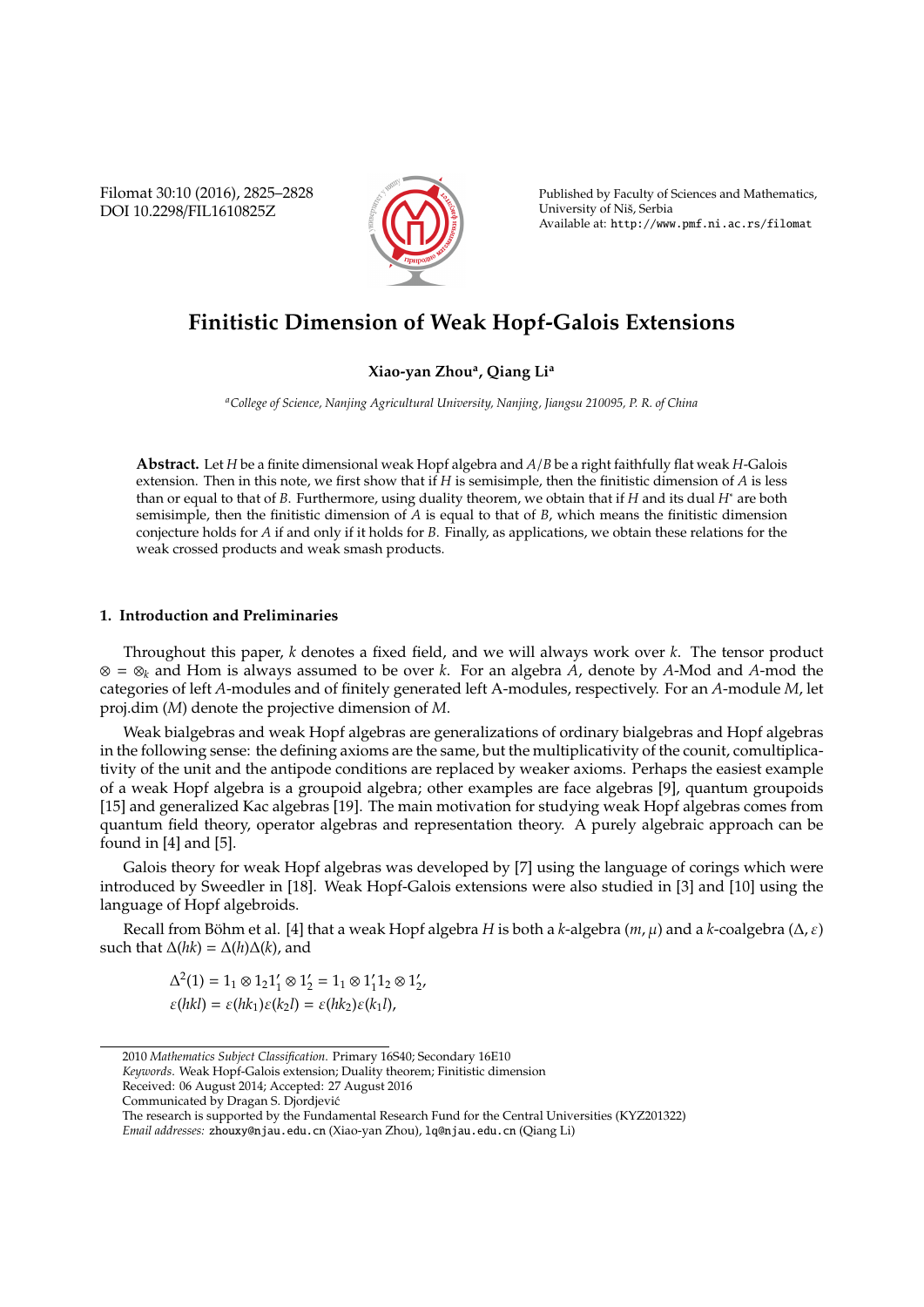for all  $h, k, l \in H$ , together with a *k*-linear map  $S : H \to H$  (called the antipode) satisfying  $S(h_1)h_2 =$  $\prod^R(h)$ ,  $h_1S(h_2) = \prod^L(h)$ ,  $S(h_1)h_2S(h_3) = S(h)$ , where we write  $\Delta(h) = h_1 \otimes h_2$  omitting summation symbol and index (see [13]) and  $\Gamma^R(h) = 1_1 \varepsilon(h1_2)$ ,  $\Gamma^L(h) = \varepsilon(1_1 h)1_2$ . The antipode *S* is both an anti-algebra and an anti-coalgebra morphism. If *H* is a finite dimensional, then S is automatically bijective and the dual *H*<sup>∗</sup> = Hom(*H*, *k*) has a natural structure of a weak Hopf algebra. We always assume *H* is finite dimensional.

Let *H* be a weak Hopf algebra and *A* be an algebra. By [6], *A* is a right weak *H*-comodule algebra if there is a right *H*-comodule structure  $\rho_A : A \to A \otimes H$  (with notation  $a \mapsto a_0 \otimes a_1$ ) such that  $\rho(ab) = \rho(a)\rho(b)$ for each  $a, b \in A$  and  $\rho(1) = 1_0 \otimes 1_1 \in A \otimes H^L$ , where  $H^L = \bigcap^L(H)$  is a separable subalgebra of  $H$ .

The coinvariants are defined by

$$
B := A^{coH} := \{ a \in A | \rho_A(a) = 1_0 a \otimes 1_1 \}
$$

is a subalgebra of *A*. We say the extension *A*/*B* is right weak *H*-Galois if the map  $\beta$  :  $A \otimes_B A \to A \otimes_t H$ , given by  $a \otimes_B b \mapsto ab_0 \otimes_t b_1$ , is bijective, where

$$
A\otimes_t H:=(A\otimes H)\rho(1)=\{a1_0\otimes h1_1\triangleq a\otimes_t h|a\in A, h\in H\}.
$$

The finitistic dimension of an algebra *A* is defined to be

$$
fin.dim(A) = \sup\{proj.dim(M)| M \in A\text{-mod and }proj.dim(M) < \infty\}.
$$

H. Bass conjectured that fin.dim( $A$ ) <  $\infty$  for any finite-dimensional algebra  $A$ , called the finitistic dimension conjecture (see [1]). Since then, much work has been done toward the proof of this conjecture. It remains to be open.

The aim of this note is to study the relationship of finitistic dimensions under weak Hopf-Galois extensions. Let *A*/*B* be a right faithfully flat weak *H*-Galois extension. First, we show that if *H* is semisimple, then the finitistic dimension of *A* is less than or equal to that of *B*, which generalizes the main result in [11]. Furthermore, using duality theorem, we obtain that if *H* and its dual *H*<sup>∗</sup> are both semisimple, then the finitistic dimension of *A* is equal to that of *B*, which generalizes the main result in [12]. As applications, we obtain these relations for the weak crossed products and weak smash products.

### **2. The Main Results, their Proofs and Corollaries**

Consider the following two functors

$$
A \otimes_B - : B\text{-Mod} \to A\text{-Mod}, \qquad M \mapsto A \otimes_B M,
$$
  
 $B(-): A\text{-Mod} \to B\text{-Mod}, \qquad M \mapsto M,$ 

where *<sup>B</sup>*(−) is the restriction functor. By adjoint isomorphism theorem, (*A* ⊗*<sup>B</sup>* −, *<sup>B</sup>*(−)) is an adjoint pair.

**Lemma 2.1.** *Let A*/*B be a right weak H-Galois extension for a semisimple weak Hopf algebra H. Then for any A-module M, M is an A-direct summand of A*  $\otimes_B M$ .

*Proof.* Since *H* is a semisimple weak Hopf algebra, by [20, Proposition 3.1], *A*/*B* is a separable extension, which is equivalent to the restriction functor  $B(-)$  is separable. Consider the adjoint pair  $(A \otimes_B - B(-))$ . If the functor  $_B(-)$  is separable, then we obtain by [8, Proposition 5] that the natural map  $\varepsilon_M$  :  $A \otimes_B B M \to M$ is a split epimorphism for every *M* ∈ *A*-Mod.  $□$ 

**Proposition 2.2.** *Let A*/*B be a right weak H-Galois extension for a semisimple weak Hopf algebra H. Then for any A-module M, proj.dim*  $({}_B M) = proj.dim ({}_A M)$ .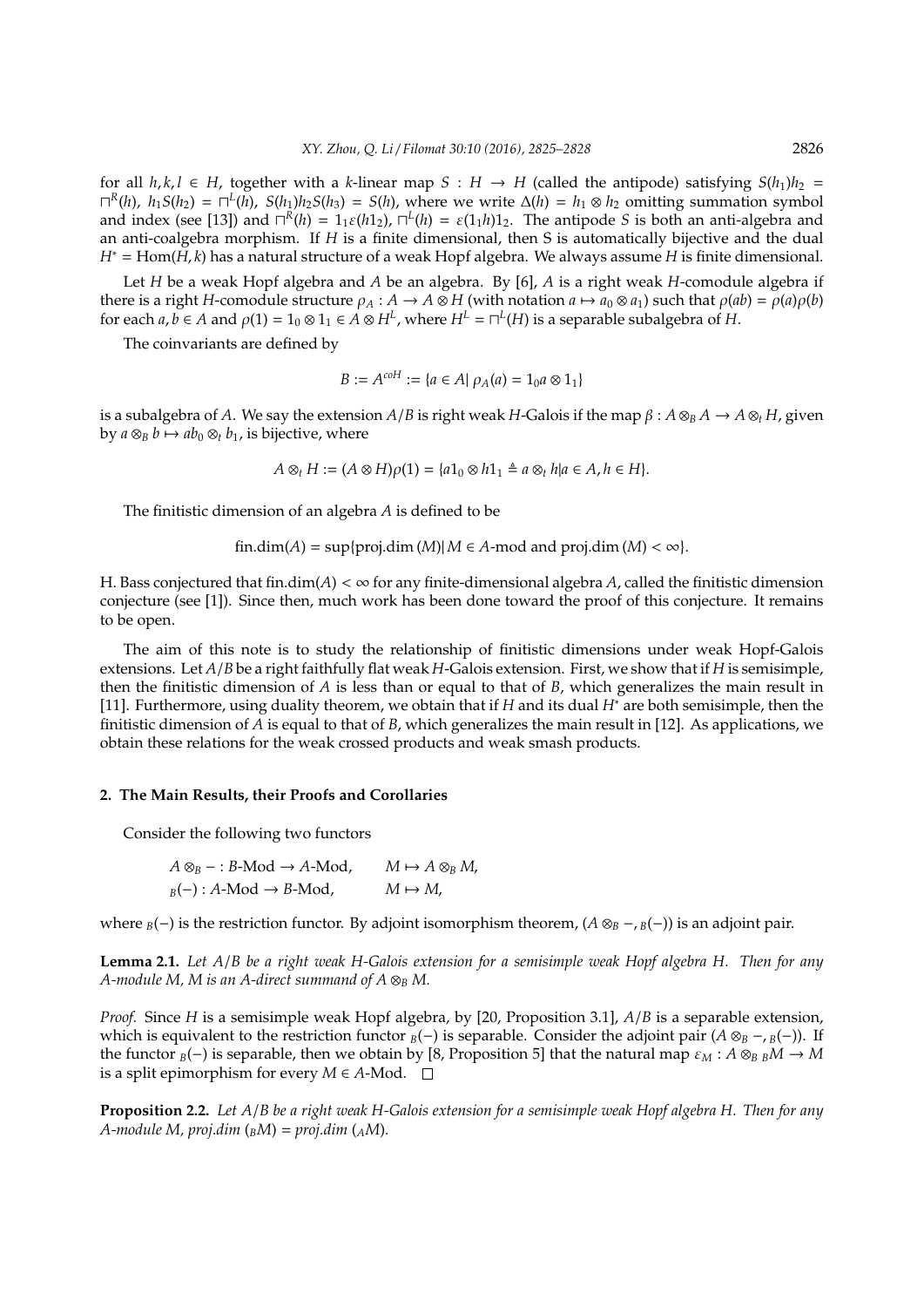*Proof.* First, by [3, Corollary 4.3], the natural modules  $<sub>B</sub>A$  and  $A<sub>B</sub>$  are both finitely generated projective.</sub> It follows that any projective resolution of *M* as an *A* -module is also a projective resolution of *M* as a *B*-module. Thus proj.dim  $({}_B M) \le$  proj.dim  $({}_A M)$ .

Conversely, consider the adjoint pair  $(A \otimes_B - B)(-)$ . Since  $B(-)$  is exact, the functor  $A \otimes_B -$  preserves projective objects. It follows that *A* ⊗*<sup>B</sup> P* is a projective *A*-module for each projective *B*-module *P*. We may assume that proj.dim ( $_B$ *M*) =  $n < \infty$ , and let *P* be a projective resolution of *M* as a *B*-module of length *n*. Then  $A \otimes_B P$  is a projective resolution of  $A \otimes_B M$  as an *A*-module. The exactness of this sequence is determined by the projectiveness of *A* as a right *B*-module. It implies proj.dim  $(A(\mathcal{A} \otimes_{\mathcal{B}} M)) \leq \text{proj.dim}$  $(\beta M)$ . Also by Lemma 2.1, *M* is an *A*-direct summand of  $A \otimes_B M$ , it follows that proj.dim  $(AM) \leq \text{proj.dim}$  $(A(A \otimes_B M))$ . Thus proj.dim  $(AM) \leq \text{proj.dim}(BM)$ . The proof is completed.  $\square$ 

Following from Proposition 2.2, we immediately obtain the following result generalizing the main result in [11].

**Theorem 2.3.** *Let A/B be a right weak H-Galois extension for a semisimple Hopf algebra H. Then fin.dim* (*A*)  $\leq$ *fin.dim* (*B*)*.*

Now we want to discuss when the finitistic dimension of *A* is equal to that of *B*. First we give a duality theorem for weak Hopf-Galois extensions, that is,  $A \# H^* \cong \text{End} A_B$ . Let *H* be a finite dimensional weak Hopf algebra. Then a right weak *H*-comodule algebra *A* corresponds to a left weak *H*<sup>∗</sup> -module algebra *A* via *f*  $\rightarrow$  *a* = *a*<sub>0</sub> < *f*, *a*<sub>1</sub> > (see [15]). Thus *A* and *H*<sup>∗</sup> form a weak smash product algebra *A*#*H*<sup>∗</sup> (see [14]). Now we will give a canonical isomorphism between the weak smash product algebra *A*#*H*<sup>∗</sup> and the endomorphism algebra End $A_B$ , where the right *B*-module action on  $A$  is the multiplication.

**Lemma 2.4.** *(The Duality Theorem) Let A*/*B be a right weak H-Galois extension for a finite dimensional weak Hopf algebra H. Then there is a canonical isomorphism between the algebras A*#*H*<sup>∗</sup> *and EndAB.*

*Proof.* It immediately follows from [16, Theorem 2.8], where one only needs to let  $M = A$ .  $\square$ 

**Proposition 2.5.** *Let A*/*B be a right weak H-Galois extension for a finite dimensional weak Hopf algebra H. If A*/*B is faithfully flat, then A*#*H*<sup>∗</sup> *is Morita equivalent to B.*

*Proof.* By Lemma 2.4,  $A#H^*$  ≅ End $A_B$ . Since  $A/B$  is right faithfully flat, by the right version of Theorem 2.6 in [7], we obtain that *A* is a right *B*-progenerator. Hence *A*#*H*<sup>∗</sup> is Morita equivalent to *B*.

Now we obtain the main result as follows.

**Theorem 2.6.** *Let H be a finite dimensional weak Hopf algebra which is semisimple as well as its dual H*<sup>∗</sup> *, A*/*B be a right faithfully flat weak H-Galois extension. Then*

*(1) fin.dim* (*A*) = *fin.dim* (*B*)*.*

*(2) the finitistic dimension conjecture holds for A if and only if it holds for B.*

*Proof.* (1) First, by Theorem 2.3, fin.dim (*A*) ≤ fin.dim (*B*).

Next, we consider the weak smash product algebra *A*#*H*<sup>∗</sup> . Since *A*#*H*<sup>∗</sup> /*A* is a right weak *H*<sup>∗</sup> -Galois extension, combining the semisimplicity of *H*<sup>∗</sup> , we have fin.dim(*A*#*H*<sup>∗</sup> )

≤ fin.dim(*A*). Since *A*/*B* is faithfully flat, by Proposition 2.5, *A*#*H*<sup>∗</sup> is Morita equivalent to *B*. It follows that  $fin.dim(B) = fin.dim(A \# H^*)$ . Then

 $fin.dim(B) = fin.dim(A#H^*) \leq fin.dim(A) \leq fin.dim(B).$ 

Therefore fin.dim( $A$ ) = fin.dim( $B$ ).

(2) It immediately follows from (1).  $\square$